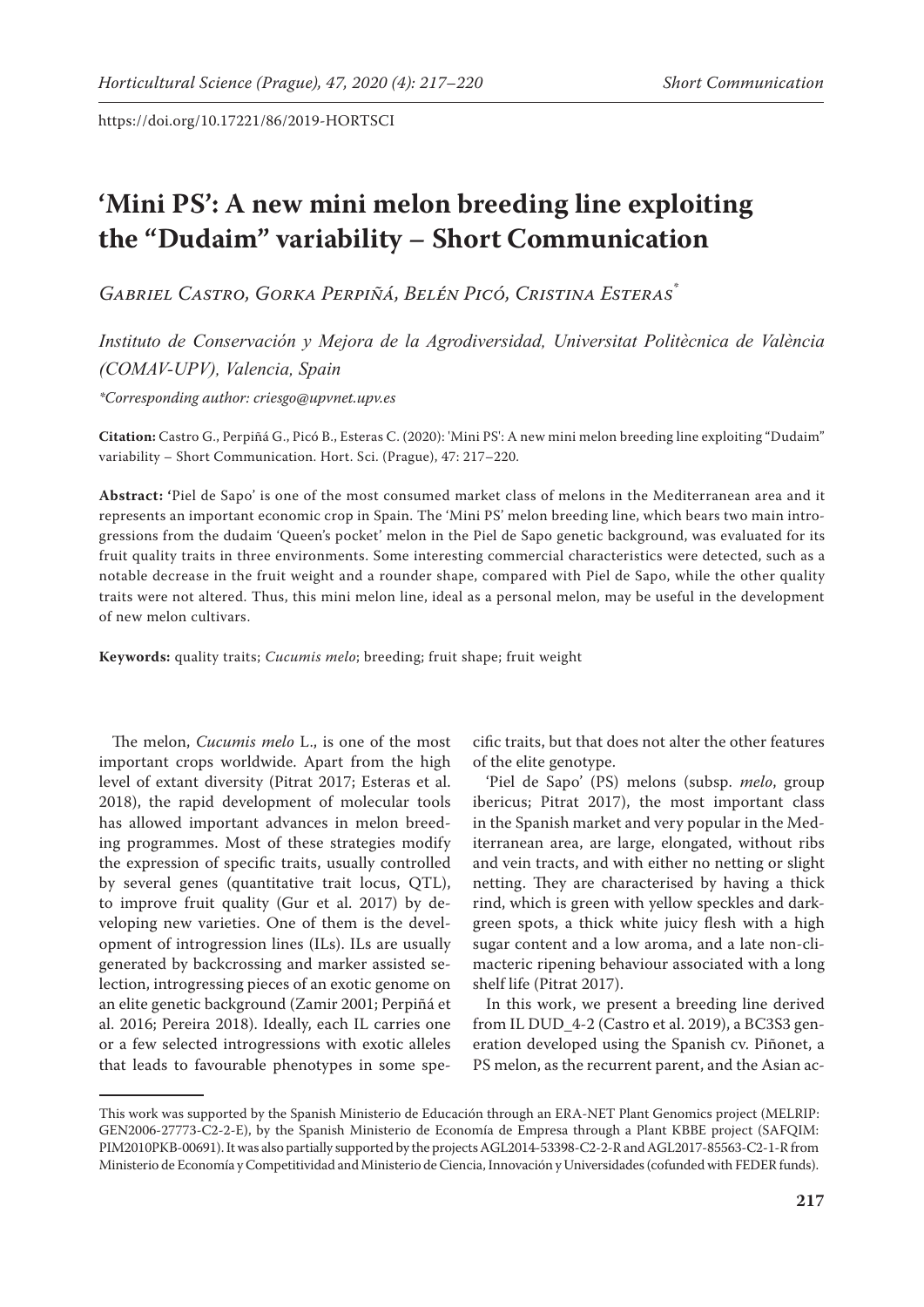cession PI 273438, known as the 'Queen's pocket' melon (DUD) (subsp. *melo*, group dudaim), as donor parent. This exotic group of melons is mainly characterised by its round and small, white-fleshed climacteric fruits, with a characteristic thin rind, yellow to orange with ochre stripes, and its strong external aroma. For their differential and exotic features, dudaim melons are interesting genetic resources to diversify melon cultivars. The DUD introgressions in this PS breeding line caused a significant decrease in the fruit size and changed its shape in comparison to the PS melon, so it has been denominated a 'Mini PS'.

# **MATERIAL AND METHODS**

The 'Mini PS' was obtained after three selfing cycles from IL DUD\_4-2. The selection was based on the phenotype, searching for uniformity and interesting fruit quality traits. This IL has 84.6% of the PS genetic background with two major homozygous DUD introgressions in chromosomes 4 and 12, and several minor introgressions (based on genotypingby-sequencing (GBS) data; Castro et al. 2019).

Three characterisation assays for the 'Mini PS' were carried out under greenhouse conditions at the Cajamar Foundation (Paiporta, Spain) over 3 years (2017, 2018 and 2019, corresponding to BC3S4, BC3S5, BC3S6). Twelve plants were characterised for each 'Mini PS' assay, as well as for the PS and DUD parentals. The greenhouse conditions were as follows: a growing season from March to July with a temperature range of 25 to 35ºC, for the three trials. Two fruits per plant were set and characterised at full maturity based on the methodology described by Perpiñá et al. (2016) for the fruit weight, fruit shape index, cavity width, flesh and rind thickness and firmness, flesh colour (FCHl, FCa, FCb; HL, a and b coordinates), soluble solids content, and also for the presence of the typical DUD external aroma (by olfaction), as well as for the abscission layer and netting on the rind (scale 0 – absence, 1 – presence).

An ANOVA (analysis of variance) analysis was used to identify significant differences between the 'Mini PS' fruits and those of the recurrent PS parent (*P-*value > 0.05) within a year. Significant differences among the years were also estimated by the Least Square Differences (LSD) method 95%. A *t*-test was employed in the case of the qualitative traits scaled 0–1 with no variances.

# **RESULTS AND DISCUSSION**

Differences in the vine development and flowering time between the 'Mini PS' plants and PS ones were not noticed in the greenhouse assays. The phenotypic data for the 'Mini PS' fruit traits assessed in comparison to the PS ones are shown in Table 1. Despite the clear differences between the parents, DUD and PS, the 'Mini PS' fruits did not differ from the PS ones in most flesh features (flesh colour, rind and flesh firmness) and ripening behaviour (absence of an abscission layer and external aroma).

The main new and interesting characteristics in this cultivar were related to the fruit size and shape, which were significantly different from the PS ones in the three assays (Figure 1, Table 1). The 'Mini PS' presented a significant reduction in weight (–41.3%, –52.2%, and –37.0% in 2017, 2018 and 2019, respectively). The fruit shape parameter also was significantly lower, and the fruits were consequently rounder than the PS one (–35.1% and –27.5%, and –21.4% in 2017, 2018, and 2019, respectively). Additionally, the seed cavity width, also related to the shape, was somewhat higher than the PS ones in all the environments (22.7%, average trials), and associated to a slight reduction in the flesh thickness (–29.6%, average trials). The 'Mini PS' fruits displayed a rind slightly thinner than that of the PS melons in two trials, but much thicker than that of the DUD melons (Table 1), a positive aspect for marketing and storing. Although these 'Mini PS' melons were as sweet as the PS ones in 2017, they showed a significant decrease in the soluble solids content in 2018 and 2019 (Table 1). This trait needs to be further studied due to the environmental influence.

Nowadays, improving the quality traits is one of the main objectives in breeding programmes, and market preferences must guide the breeding efforts. For instance, the large size of the PS melon is a negative aspect for its commercialisation since individual consumption is a current tendency, and families tend to be smaller than before. Therefore, a decrease in the reported weight in the 'Mini PS' breeding line (750 g to 1 kg) might be of great interest to some markets. This line also presents a rounder shape, which might be singular for consumers that are used to associate the round shape to honeydew or cantaloupe melons, but not to the PS types. Moreover, although DUD melons are less sweet (5 to 8 Brix degrees), the 'Mini PS' reaches 10–12 Brix degrees, which is in the range of commercial sweet melons.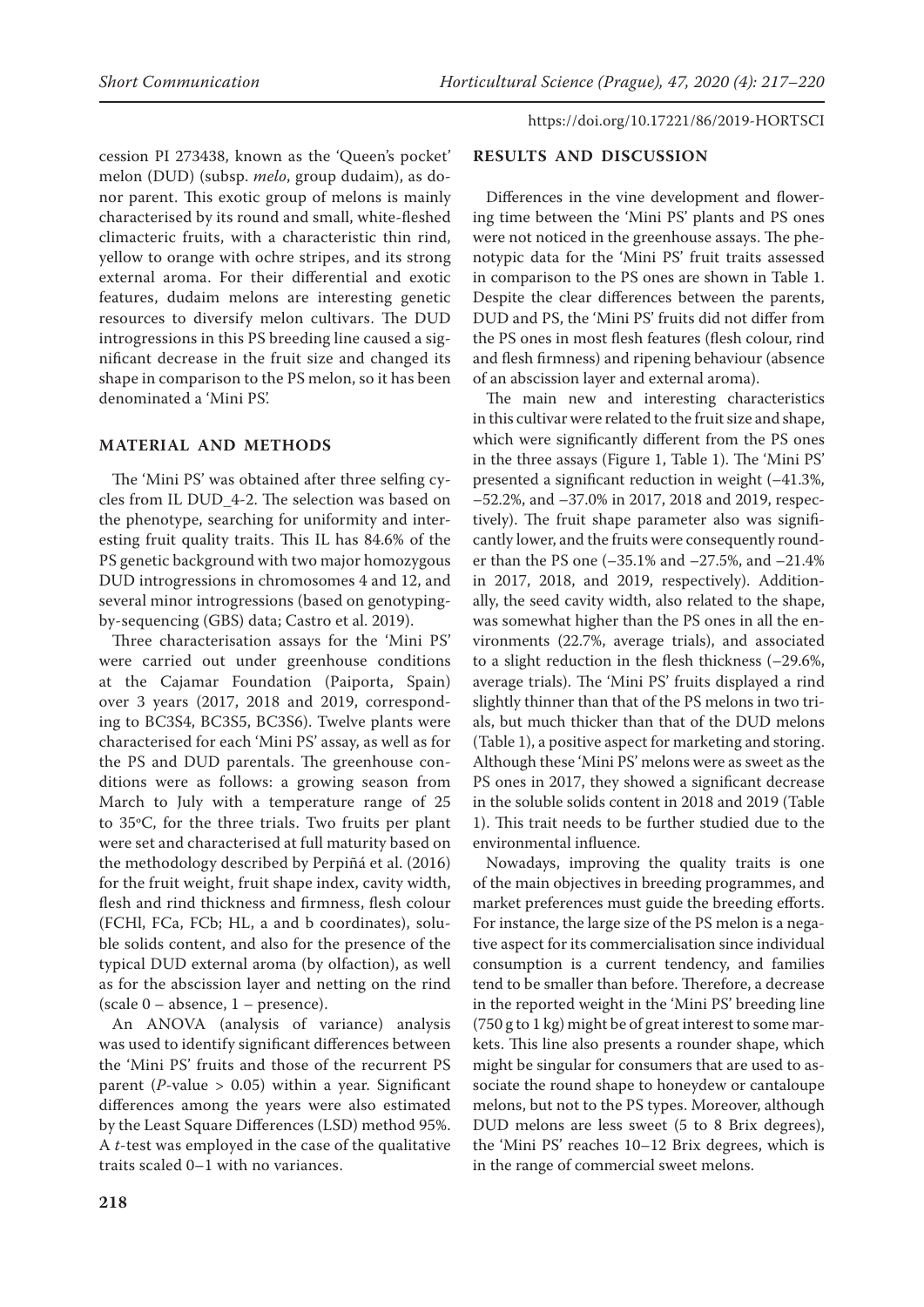| Trait                                   | Trial | PS                     |                 | $\rm DUD$              |            | 'Mini PS'              |           |                              |
|-----------------------------------------|-------|------------------------|-----------------|------------------------|------------|------------------------|-----------|------------------------------|
|                                         |       | mean                   | SD <sup>1</sup> | mean                   | ${\rm SD}$ | mean                   | <b>SD</b> | phenotype<br>effect $(\%)^2$ |
| Abscission layer                        | 2017  | 0.00                   | 0.00            | $1.00^{+}$             | 0.00       | 0.00                   | 0.00      | $\qquad \qquad -$            |
|                                         | 2018  | 0.00                   | 0.00            | $1.00^{+}$             | $0.00\,$   | 0.00                   | 0.00      | -                            |
|                                         | 2019  | 0.00                   | 0.00            | $1.00^{+}$             | $0.00\,$   | 0.00                   | 0.00      | -                            |
|                                         | 2017  | 0.00                   | 0.00            | $1.00^{+}$             | 0.00       | 0.00                   | 0.00      | -                            |
| External aroma                          | 2018  | 0.00                   | 0.00            | $1.00^{+}$             | 0.00       | 0.00                   | 0.00      |                              |
|                                         | 2019  | 0.00                   | 0.00            | $1.00^{+}$             | $0.00\,$   | 0.00                   | 0.00      |                              |
| Rind firmness<br>(kg/cm <sup>2</sup> )  | 2017  | 13.00 <sup>c</sup>     | 0.00            | $7.23^{b*}$            | 3.21       | 13.00 <sup>c</sup>     | 0.00      |                              |
|                                         | 2018  | $13.00^{\rm c}$        | 0.00            | $4.78^{a*}$            | 1.90       | $13.00^{\circ}$        | 0.00      |                              |
|                                         | 2019  | 13.00 <sup>c</sup>     | 0.00            | $8.70^{b*}$            | 4.11       | 13.00 <sup>c</sup>     | 0.00      |                              |
| Flesh firmness<br>(kg/cm <sup>2</sup> ) | 2017  | 1.73 <sup>b</sup>      | 0.57            | $0.75^{a*}$            | 0.34       | 2.18 <sup>c</sup>      | 0.65      |                              |
|                                         | 2018  | $4.28^e$               | 1.05            | $1.46^{b*}$            | 0.50       | 3.90 <sup>e</sup>      | 0.75      |                              |
|                                         | 2019  | $1.93^{bc}$            | 1.18            | $2.00^{bc}$            | 0.62       | 3.00 <sup>d</sup>      | 1.21      |                              |
| Fruit weight (g)                        | 2017  | 1739.50 <sup>c</sup>   | 425.39          | 257.10 <sup>a*</sup>   | 62.07      | $1020.87^{b*}$         | 375.88    | $-41.31$                     |
|                                         | 2018  | $1741.00^{\circ}$      | 147.56          | $186.80^{a*}$          | 40.90      | 832.71b*               | 277.23    | $-52.17$                     |
|                                         | 2019  | $1621.00^{\circ}$      | 31.24           | $173.33^{a*}$          | 52.94      | $1021.33^{b*}$         | 203.18    | $-36.99$                     |
| Fruit shape index                       | 2017  | $1.77^e$               | 0.18            | $1.02^{a*}$            | 0.08       | $1.15^{bc*}$           | 0.11      | $-35.13$                     |
|                                         | 2018  | $1.68$ <sup>de</sup>   | 0.13            | $1.08^{ab*}$           | 0.12       | $1.22^{c*}$            | 0.09      | $-27.45$                     |
|                                         | 2019  | 1.55 <sup>d</sup>      | 0.26            | $1.07^{\mathrm{abc}*}$ | 0.14       | $1.22^{bc*}$           | 0.04      | $-21.43$                     |
| Cavity width                            | 2017  | 0.37 <sup>a</sup>      | 0.02            | $0.52^{e*}$            | 0.05       | $0.45c*$               | 0.05      | 21.37                        |
|                                         | 2018  | $0.37^{a}$             | 0.10            | $0.57^{e*}$            | 0.05       | $0.48^{\text{cd}*}$    | 0.05      | 29.68                        |
|                                         | 2019  | $0.38^{ab}$            | 0.03            | $0.51^{\text{de}}$     | 0.02       | $0.45^{\mathrm{bcd}*}$ | 0.02      | 17.03                        |
| Flesh thickness<br>(mm)                 | 2017  | $29.53^c$              | 4.08            | $11.64^{a*}$           | 2.46       | $23.57^{b*}$           | 4.03      | $-20.18$                     |
|                                         | 2018  | $33.28^{\rm c}$        | 5.62            | $10.60^{a*}$           | 0.98       | $21.58^{b*}$           | 4.56      | $-35.15$                     |
|                                         | 2019  | $33.90^{\circ}$        | 2.03            | $11.84^{a*}$           | 2.47       | $22.51^{b*}$           | 4.96      | $-33.60$                     |
| Rind thickness<br>(mm)                  | 2017  | 3.17 <sup>d</sup>      | 0.46            | $1.90^{a*}$            | 0.21       | $2.58^{b c_*}$         | 0.34      | $-18.50$                     |
|                                         | 2018  | $4.08^{\rm e}$         | 0.25            | $1.42^{a*}$            | 0.39       | $3.11^{d*}$            | 0.66      | $-23.77$                     |
|                                         | 2019  | $3.63$ de              | 0.92            | 1.99 <sup>ab</sup>     | 0.97       | 3.05 <sup>cd</sup>     | 0.93      | $\overline{\phantom{a}}$     |
| Netting                                 | 2017  | 0.30 <sup>bcd</sup>    | 0.47            | $0.00^{a+}$            | $0.00\,$   | $0.25$ abc             | 0.68      | $\overline{a}$               |
|                                         | 2018  | $0.75$ <sup>de</sup>   | 0.50            | $0.00^{ab+}$           | $0.00\,$   | $0.57$ cde             | 0.50      | $\overline{\phantom{m}}$     |
|                                         | 2019  | 1.00 <sup>e</sup>      | 0.00            | $0.00^{ab+}$           | $0.00\,$   | $0.75$ <sup>de</sup>   | 0.00      |                              |
| FCHI                                    | 2017  | $62.19^{cd}$           | 6.20            | $70.76e*$              | 4.15       | 62.30 <sup>cd</sup>    | 2.79      |                              |
|                                         | 2018  | 51.83 <sup>ab</sup>    | 4.38            | $67.42$ <sup>de*</sup> | 2.07       | $55.64^{b}$            | 5.88      |                              |
|                                         | 2019  | $56.15$ <sup>abc</sup> | 5.89            | $47.43^a$              | 16.37      | $53.60^{ab}$           | 8.72      |                              |
| FCa                                     | 2017  | $-2.03^{\rm b}$        | 0.45            | $-0.97$ <sup>d*</sup>  | 0.50       | $-2.01^{\rm b}$        | 0.48      |                              |
|                                         | 2018  | $-2.28^{ab}$           | 0.66            | $-0.91^{d*}$           | 0.25       | $-2.60^{\rm a}$        | 1.07      |                              |
|                                         | 2019  | $-1.94$ <sup>abc</sup> | 0.24            | $-1.01^{\text{cd}*}$   | 0.67       | $-2.28^{ab}$           | 0.25      |                              |
| FCb                                     | 2017  | $9.54^{\mathrm{a}}$    | 1.76            | 9.55 <sup>a</sup>      | 1.60       | 11.28 <sup>b</sup>     | 1.38      |                              |
|                                         | 2018  | $10.99^{ab}$           | 1.24            | $9.96^{ab}$            | 1.19       | $10.13^{ab}$           | 1.67      |                              |
|                                         | 2019  | $10.63^{ab}$           | 1.67            | 9.02 <sup>a</sup>      | $2.80\,$   | $9.68^{ab}$            | 2.08      |                              |
| Soluble solids                          | 2017  | $11.91$ <sup>de</sup>  | 1.15            | $8.18^{b*}$            | 0.73       | $12.23^e$              | 1.44      |                              |
| content (Brix                           | 2018  | $12.00$ de             | 0.56            | $5.08^{a*}$            | 0.38       | $10.06c*$              | 0.65      | $-26.15$                     |
| degrees)                                | 2019  | $11.47^{\text{de}}$    | 0.65            | $8.00^{b*}$            | $0.30\,$   | $10.80^{cd*}$          | $0.36\,$  | $-5.81$                      |

Table 1. The mean value and standard deviation, along with the statistical results for the means comparison between both parents, PS and DUD, and the 'Mini PS' for each trait assessed in the three trials

 ${}^{1}SD$  – standard deviation; <sup>2</sup>phenotype effect in the 'Mini PS' is indicated when significant difference in this line regarding the PS control has been detected; \*indicates a significant difference (*P*-value > 0.05) with respect to the PS (ANOVA test). The homogeneous groups among the years are indicated with letters (LSD method 95%); (**+**) indicates a significant difference (*P-*value > 0.05) with respect to the PS (*t*-student); PS – 'Piel de Sapo' melon; DUD – 'Queen's pocket' melon